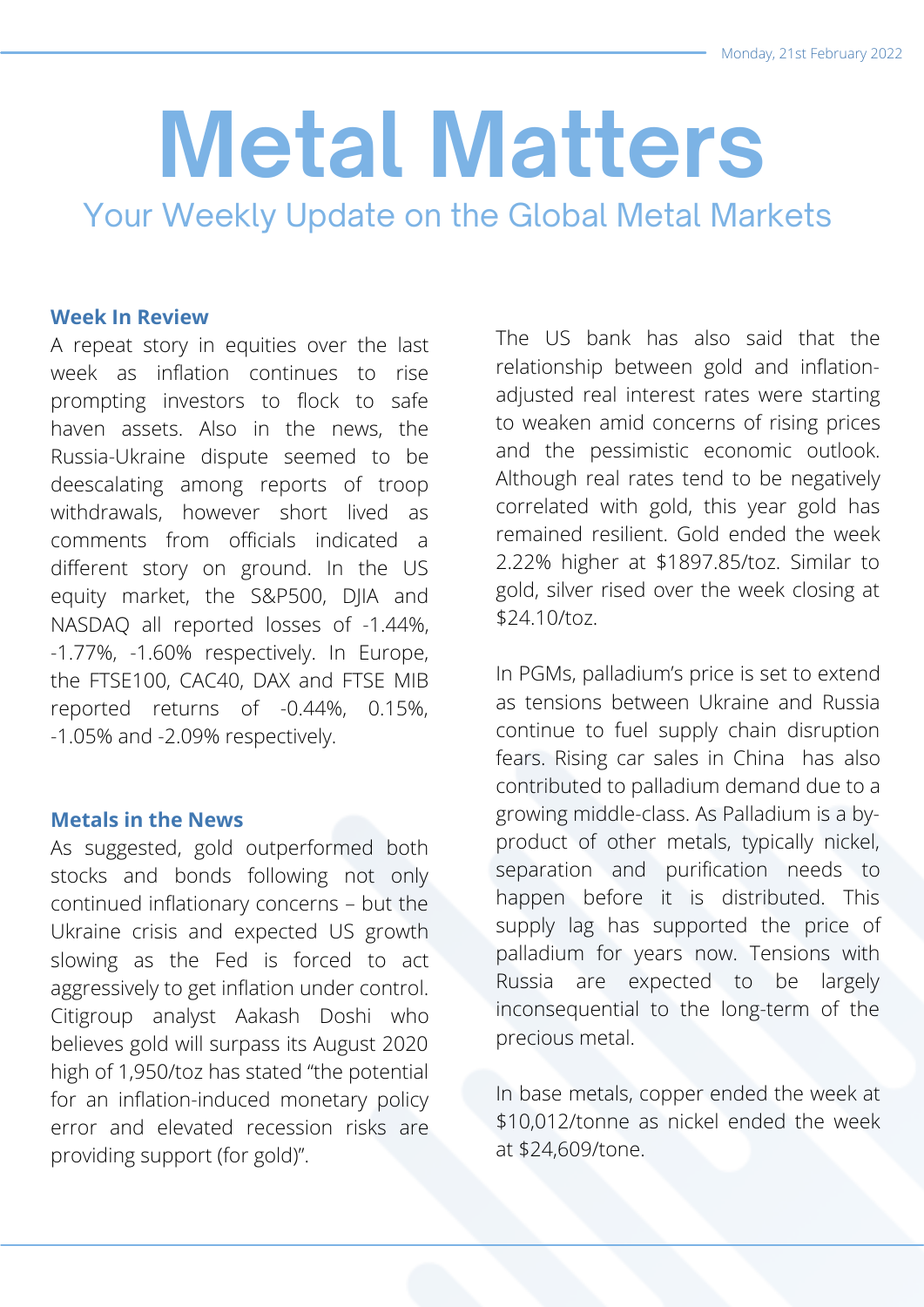## **The Week Ahead**

Into the next week, expect manufacturing and services figures to be released in the US, as well as consumer confidence numbers. Towards the end of the week, New Zealand are expected to report their interest rate decisions followed by the BoE's monetary policy report hearings.

## **Graph of the Week**

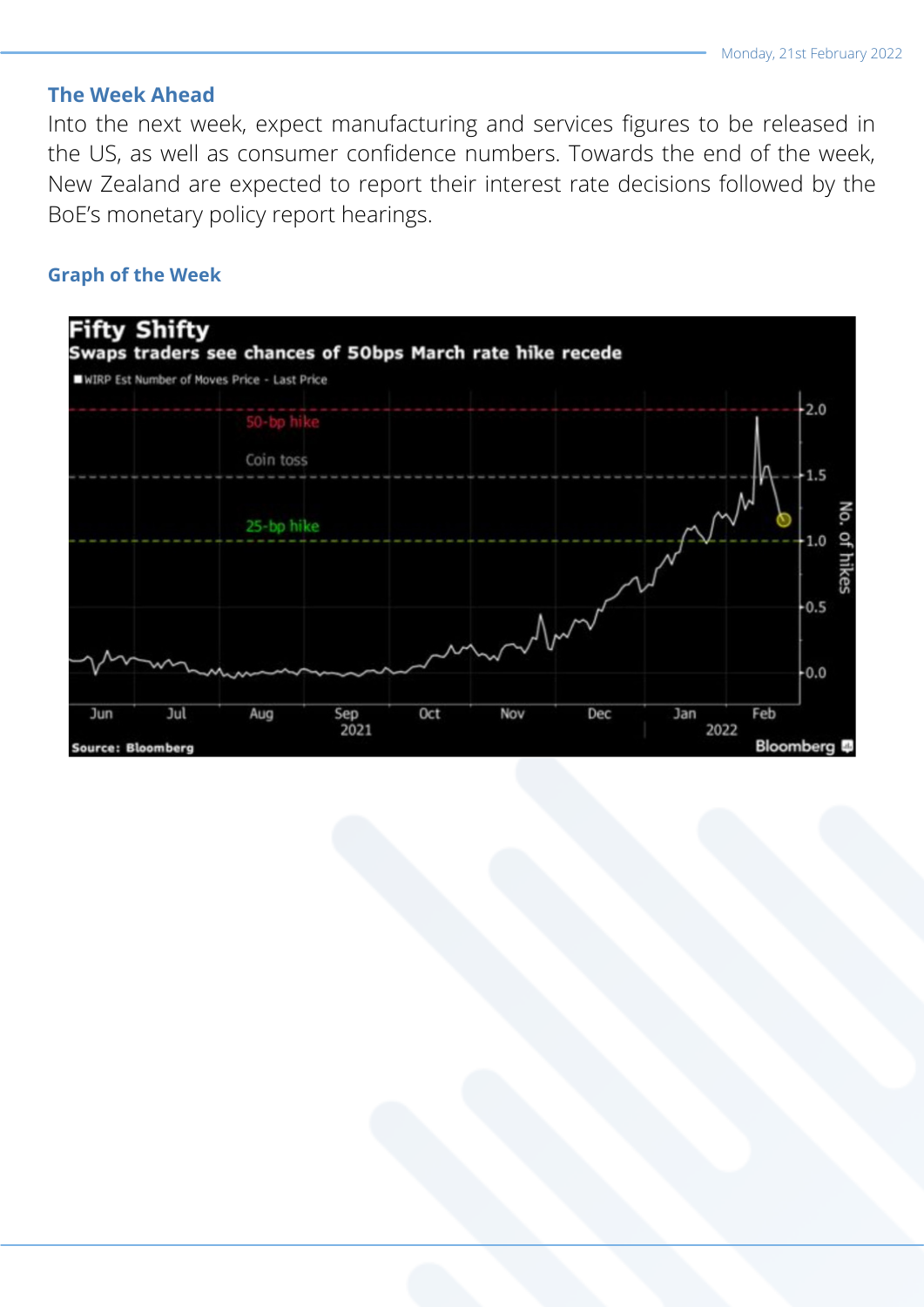# **Metals - Spot Price**

| <b>Metal</b>  | <b>Price 18 Feb</b><br><b>USD</b> | <b>Weekly</b><br><b>Change %</b> | Mtd.<br><b>Change</b><br>% | Ytd.<br><b>Change</b><br>% | <b>Price vs</b><br><b>50d</b><br><b>MA</b> |
|---------------|-----------------------------------|----------------------------------|----------------------------|----------------------------|--------------------------------------------|
| Gold          | 1,898                             | 2.1%                             | 4.7%                       | 0.0%                       | 4.4%                                       |
| <b>Silver</b> | 23.9                              | 1.4%                             | 0.1%                       | $-9.4%$                    | 3.9%                                       |
| Platinum      | 1,072                             | 4.0%                             | 5.6%                       | 0.0%                       | 7.6%                                       |
| Palladium     | 2,351                             | 1.8%                             | $-4.9%$                    | $-4.0%$                    | 14.5%                                      |
| Copper        | 10,010                            | 1.2%                             | 5.1%                       | 29.2%                      | 2.6%                                       |
| <b>Nickel</b> | 24,500                            | 3.4%                             | 25.6%                      | 48.1%                      | 11.4%                                      |

Note: All performance data to Monday 21st February. Future positioning based on CFTC and SHFE data. Past performance is not an indicator of future performance and the value of an investment may fall as well as rise. Investors take on currency risk when taking unhedged exposure to commodities. Source: Bloomberg, NTree International

# **GPF ETC Listings**

|                                   |              |                    |            | <b>Exchange listings and trading currencies</b> |            |                              |                |                             |                |                             |                   |           |
|-----------------------------------|--------------|--------------------|------------|-------------------------------------------------|------------|------------------------------|----------------|-----------------------------|----------------|-----------------------------|-------------------|-----------|
|                                   |              |                    |            | <b>Xetra</b>                                    |            | <b>London Stock Exchange</b> |                |                             |                | <b>Borsa Italiana</b>       | <b>SIX</b>        |           |
| Name                              | <b>ISIN</b>  | <b>Base</b><br>Ccy | <b>TER</b> | <b>Ticker EUR</b>                               | <b>WKN</b> | <b>Ticker</b><br><b>USD</b>  | <b>Sedol</b>   | <b>Ticker</b><br><b>GBX</b> | Sedol          | <b>Ticker</b><br><b>EUR</b> | <b>Ticker CHF</b> | Valor     |
| <b>GPF Physical Copper ETC</b>    | XS2314659447 | USD                | 0.85%      | OIIE                                            | A3GQ0Q     | TCOP                         | BMYLVM1        | TCUS                        | <b>BMYLVLO</b> | TCOP                        | TCOP              | 112161508 |
| <b>GPP Physical Nickel ETC</b>    | XS2314660700 | <b>USD</b>         | 0.75%      | OIIF                                            | A3GQ0R     | <b>TNIK</b>                  | BMYLVQ5        | <b>TNIS</b>                 | BMYLVN2        | <b>TNIK</b>                 | <b>TNIK</b>       | 112161525 |
| <b>GPF Physical Gold ETC</b>      | XS2265368097 | USD                | 0.12%      | OIIA                                            | A3GNPX     | TGLD                         | BMYCKG1        | TAUS                        | BKQMVS4        | TGLD                        | TGLD              | 58961848  |
| <b>GPF Physical Silver ETC</b>    | XS2265369574 | <b>USD</b>         | 0.20%      | OIIB                                            | A3GNPO     | <b>TSLV</b>                  | BMYCKH2        | <b>TAGS</b>                 | BKQMVT5        | <b>TSLV</b>                 | <b>TSLV</b>       | 58847211  |
| <b>GPF Physical Palladium ETC</b> | XS2265370234 | <b>USD</b>         | 0.20%      | OIID                                            | A3GNPY     | TPAL                         | <b>BMYCKK5</b> | <b>TPDS</b>                 | BKQMVZ1        | TPAL                        | TPAL              | 58847495  |
| <b>GPF Physical Platinum ETC</b>  | XS2265369731 | <b>USD</b>         | 0.20%      | OIIC                                            | A3GNPZ     | <b>TPLT</b>                  | BMYKCKJ4       | <b>TPTS</b>                 | BKQMW03        | <b>TPLT</b>                 | <b>TPLT</b>       | 58847471  |

#### **Trading AP: Flow Traders MM: GHCO, Peel Hunt, Winterflood**